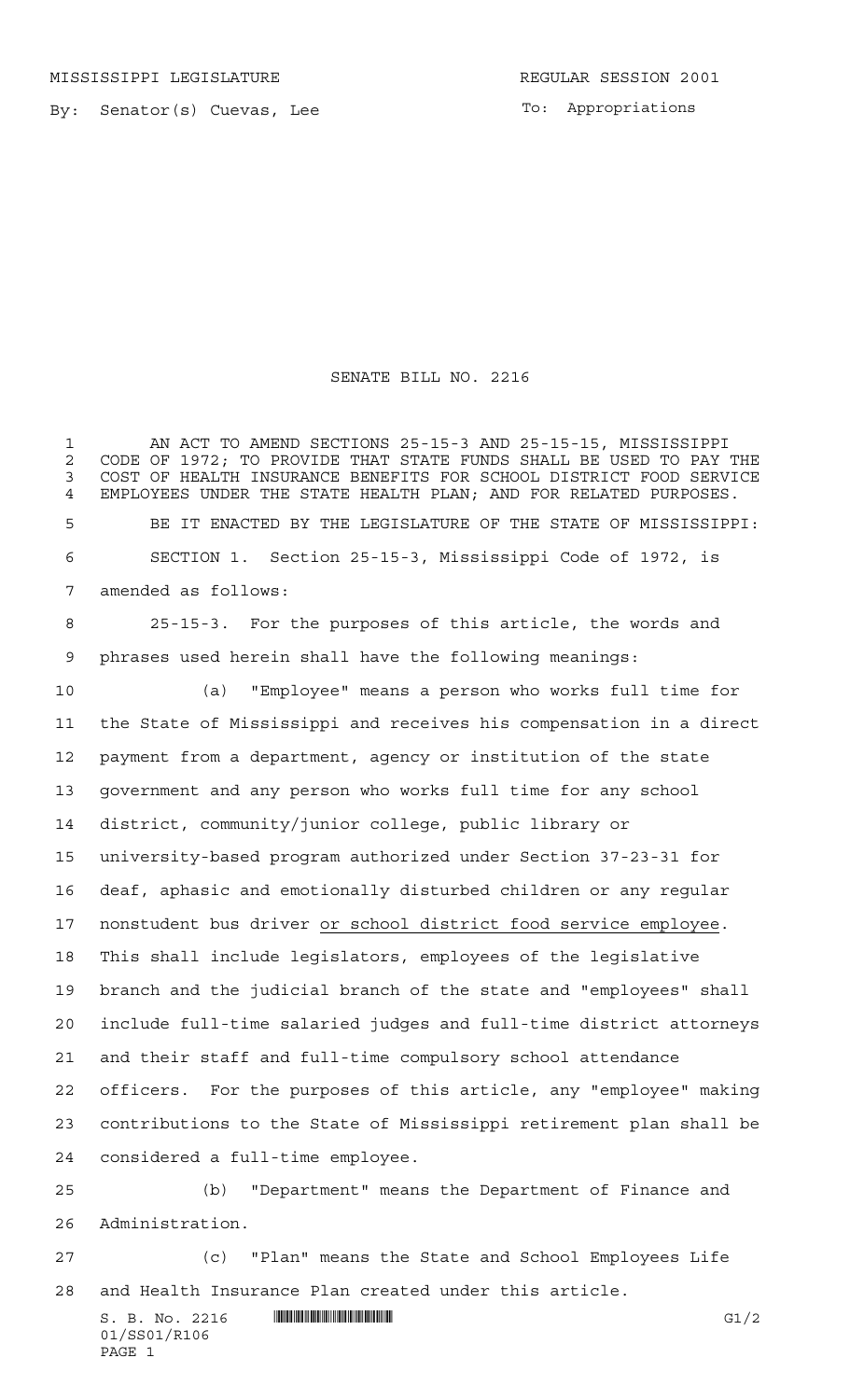(d) "Fund" means the State and School Employees Insurance Fund set up under this article.

 (e) "Retiree" means any employee retired under the Mississippi retirement plan.

 (f) "Board" means the State and School Employees Health Insurance Management Board created under Section 25-15-303.

 SECTION 2. Section 25-15-15, Mississippi Code of 1972, is amended as follows:

 25-15-15. (1) The board is authorized to determine the manner in which premiums and contributions by the state agencies, local school districts, colleges, universities, community/junior colleges and public libraries shall be collected to provide the self-insured health insurance program for employees as provided under this article. The state shall provide fifty percent (50%) of the cost of the above life insurance plan and one hundred percent (100%) of the cost of the above health insurance plan for all active full-time employees, and the employees shall be given the opportunity to purchase coverage for their eligible dependents with the premiums for such dependent coverage as well as the employee's fifty percent (50%) share for his life insurance coverage to be deductible from the employee's salary by the agency, department or institution head, which deductions, together with the fifty percent (50%) share of such life insurance premiums of such employing agency, department or institution head from funds appropriated to or authorized to be expended by such employing agency, department or institution head, shall be deposited directly into a depository bank or special fund in the State Treasury, as determined by the board. These funds and interest earned on these funds may be used for the disbursement of claims and shall be exempt from the appropriation process. (2) The state shall provide annually, by line item in the Mississippi Library Commission appropriation bill, such funds to pay one hundred percent (100%) of the cost of health insurance

 $S. B. No. 2216$  .  $\blacksquare$ 01/SS01/R106 PAGE 2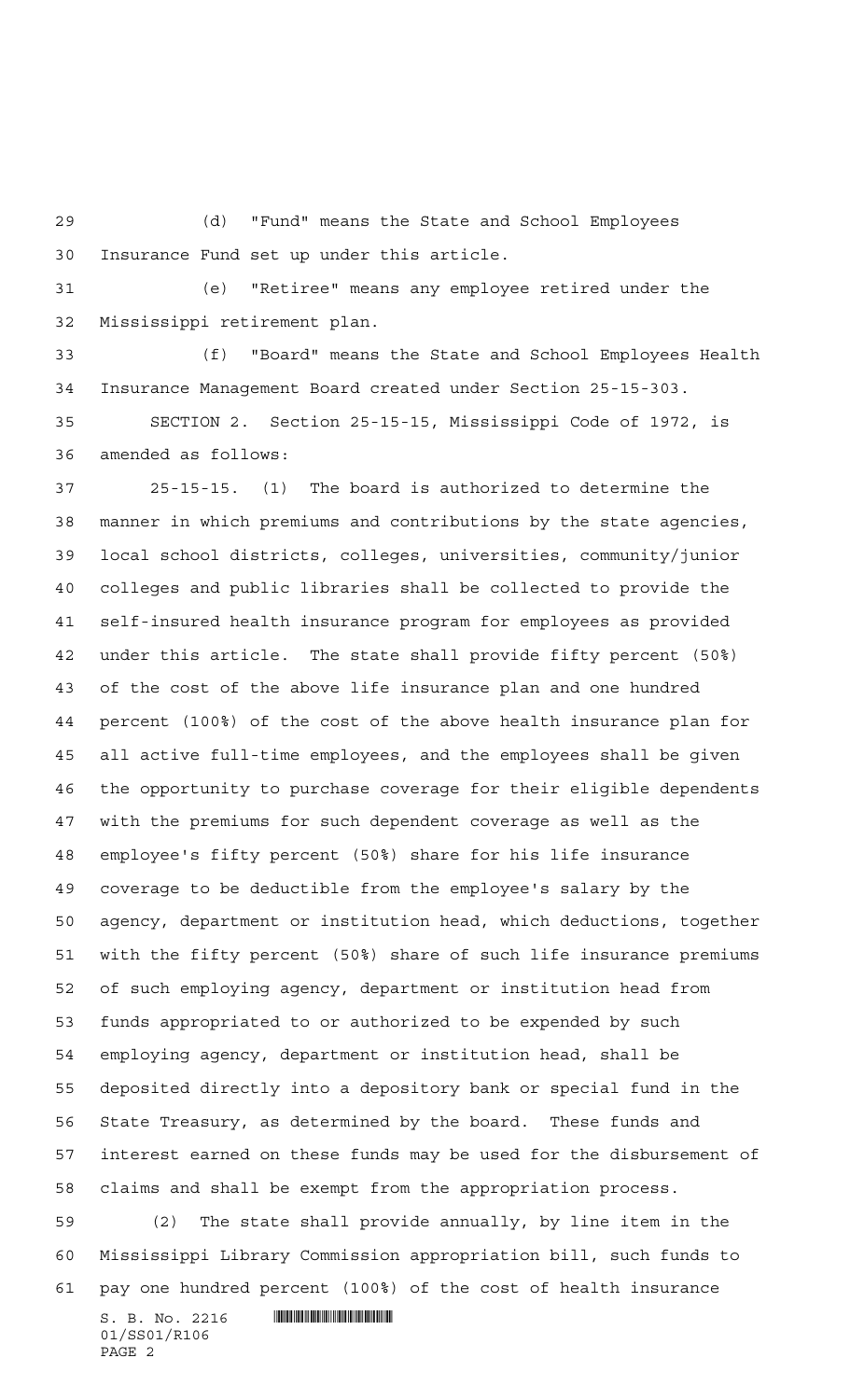under the State and School Employees Health Insurance Plan for all full-time library staff members in each public library in Mississippi. The commission shall allot to each public library a sufficient amount of those funds appropriated to pay the costs of insurance for eligible employees. Any funds so appropriated by line item which are not expended during the fiscal year for which such funds were appropriated shall be carried forward for the same purposes during the next succeeding fiscal year. If any premiums for the health insurance and/or late charges and interest penalties are not paid by a public library in a timely manner, as defined by the board, the Mississippi Library Commission, upon notice by the board, shall immediately withhold all subsequent disbursements of funds to that public library.

 (3) The state shall annually provide one hundred percent (100%) of the cost of the health insurance plan for all public school district employees who work no less than twenty (20) hours during each week and regular nonstudent school bus drivers and 79 regular school district food service employees. Where federal funding is allowable to defray, in full or in part, the cost of participation in the program by district employees who work no less than twenty (20) hours during the week and regular nonstudent bus drivers and school district food service employees, whose salaries are paid, in full or in part, by federal funds, the allowance under this section shall be reduced to the extent of such federal funding. Where the use of federal funds is allowable but not available, it is the intent of the Legislature that school districts contribute the cost of participation for such employees from local funds, except that parent fees for child nutrition programs shall not be increased to cover such cost.

 (4) The state shall provide annually, by line item in the community/junior college appropriation bill, such funds to pay one hundred percent (100%) of the cost of the health insurance plan

 $S.$  B. No. 2216  $\blacksquare$ 01/SS01/R106 PAGE 3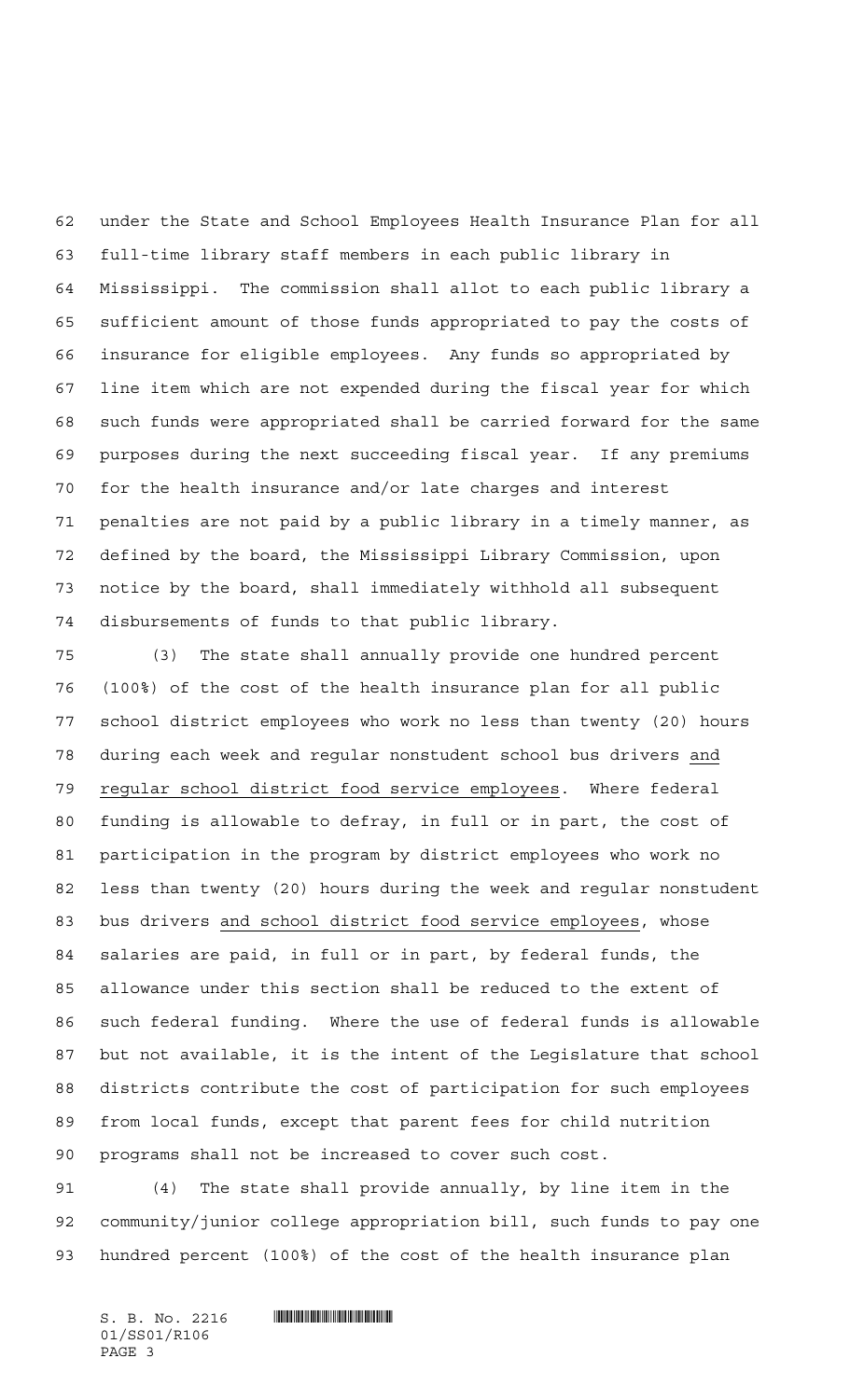for all community/junior college district employees who work no less than twenty (20) hours during each week.

 (5) When the use of federal funding is allowable to defray, in full or in part, the cost of participation in the insurance plan by community/junior college district employees who work no less than twenty (20) hours during each week, whose salaries are paid, in full or in part, by federal funds, the allowance under this section shall be reduced to the extent of the federal funding. Where the use of federal funds is allowable but not available, it is the intent of the Legislature that community/junior college districts contribute the cost of participation for such employees from local funds.

 (6) Any community/junior college district may contribute to the cost of coverage for any district employee from local community/junior college district funds, and any public school district may contribute to the cost of coverage for any district employee from nonminimum program funds. Any part of the cost of such coverage for participating employees of public school districts and public community/junior college districts that is not paid by the state shall be paid by the participating employees, which shall be deducted from the salaries of the employees in a manner determined by the board.

 (7) Any funds appropriated for the cost of insurance by line item in the community/junior colleges appropriation bill which are not expended during the fiscal year for which such funds were appropriated shall be carried forward for the same purposes during the next succeeding fiscal year.

 (8) The board may establish and enforce late charges and interest penalties or other penalties for the purpose of requiring the prompt payment of all premiums for life and health insurance permitted under Chapter 15 of Title 25. All funds in excess of the amount needed for disbursement of claims shall be deposited in a special fund in the State Treasury to be known as the State and

 $S. B. No. 2216$  .  $M$ 01/SS01/R106 PAGE 4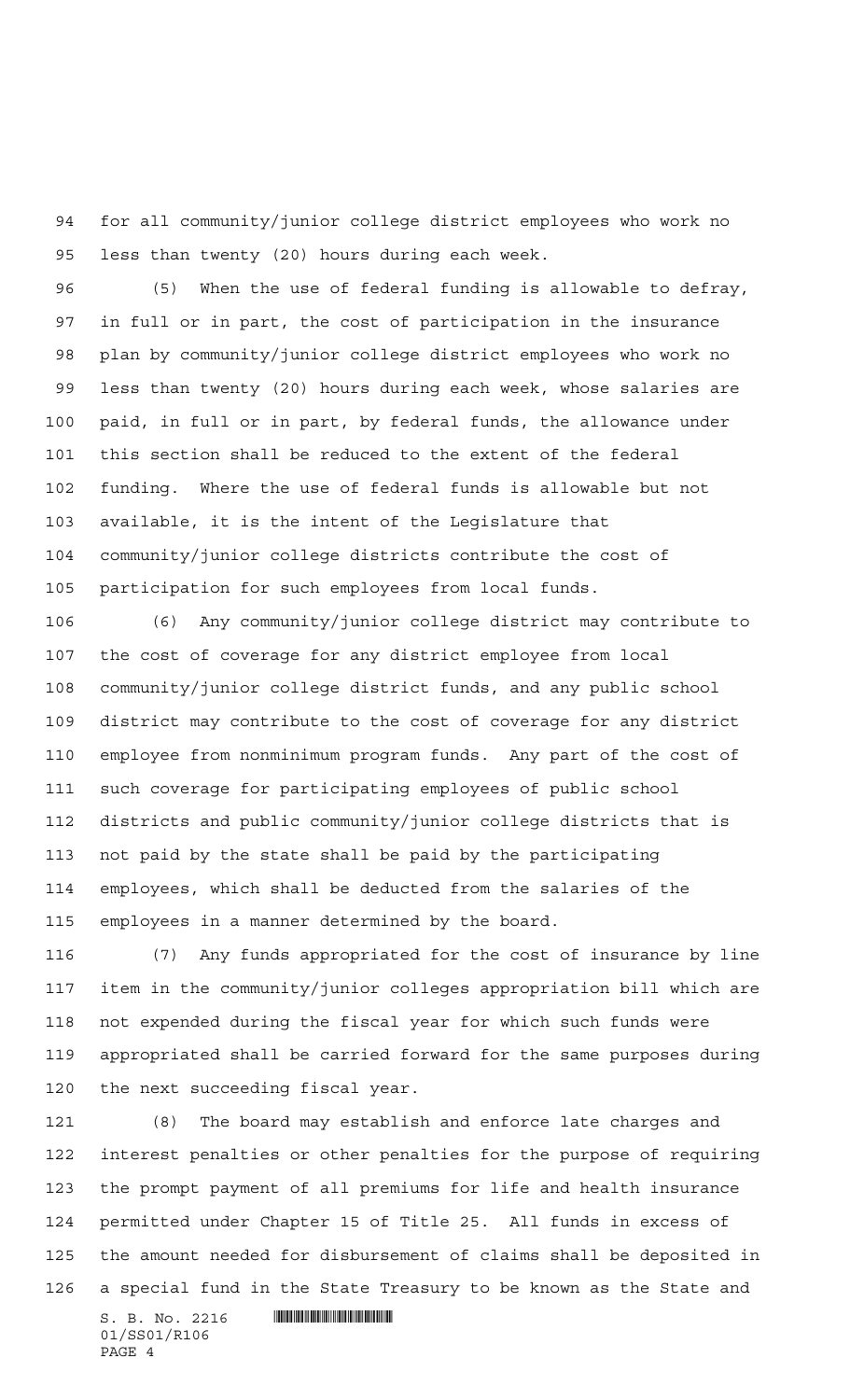School Employees Insurance Fund. The State Treasurer shall invest all funds in the State and School Employees Insurance Fund and all interest earned shall be credited to the State and School Employees Insurance Fund. Such funds shall be placed with one or more depositories of the state and invested on the first day such funds are available for investment in certificates of deposit, repurchase agreements or in United States Treasury bills or as otherwise authorized by law for the investment of Public Employees' Retirement System funds, as long as such investment is made from competitive offering and at the highest and best market rate obtainable consistent with any available investment alternatives; however, such investments shall not be made in shares of stock, common or preferred, or in any other investments which would mature more than one (1) year from the date of investment. The board shall have the authority to draw from this fund periodically such funds as are necessary to operate the self-insurance plan or to pay to the insurance carrier the cost of operation of this plan, it being the purpose to limit the amount of participation by the state to fifty percent (50%) of the cost of the life insurance program and not to limit the contracting for additional benefits where the cost will be paid in full by the employee. The state shall not share in the cost of coverage for retired employees.

 (9) The board shall also provide for the creation of an Insurance Reserve Fund and funds therein shall be invested by the State Treasurer with all interest earned credited to the State and School Employees Insurance Fund.

 (10) Any retired employee electing to purchase retired life and health insurance will have the full cost of such insurance deducted monthly from his State of Mississippi retirement plan check or direct billed for the cost of the premium if the retirement check is insufficient to pay for the premium. If the board determines actuarially that the premium paid by the

 $S. B. No. 2216$  .  $\blacksquare$ 01/SS01/R106 PAGE 5